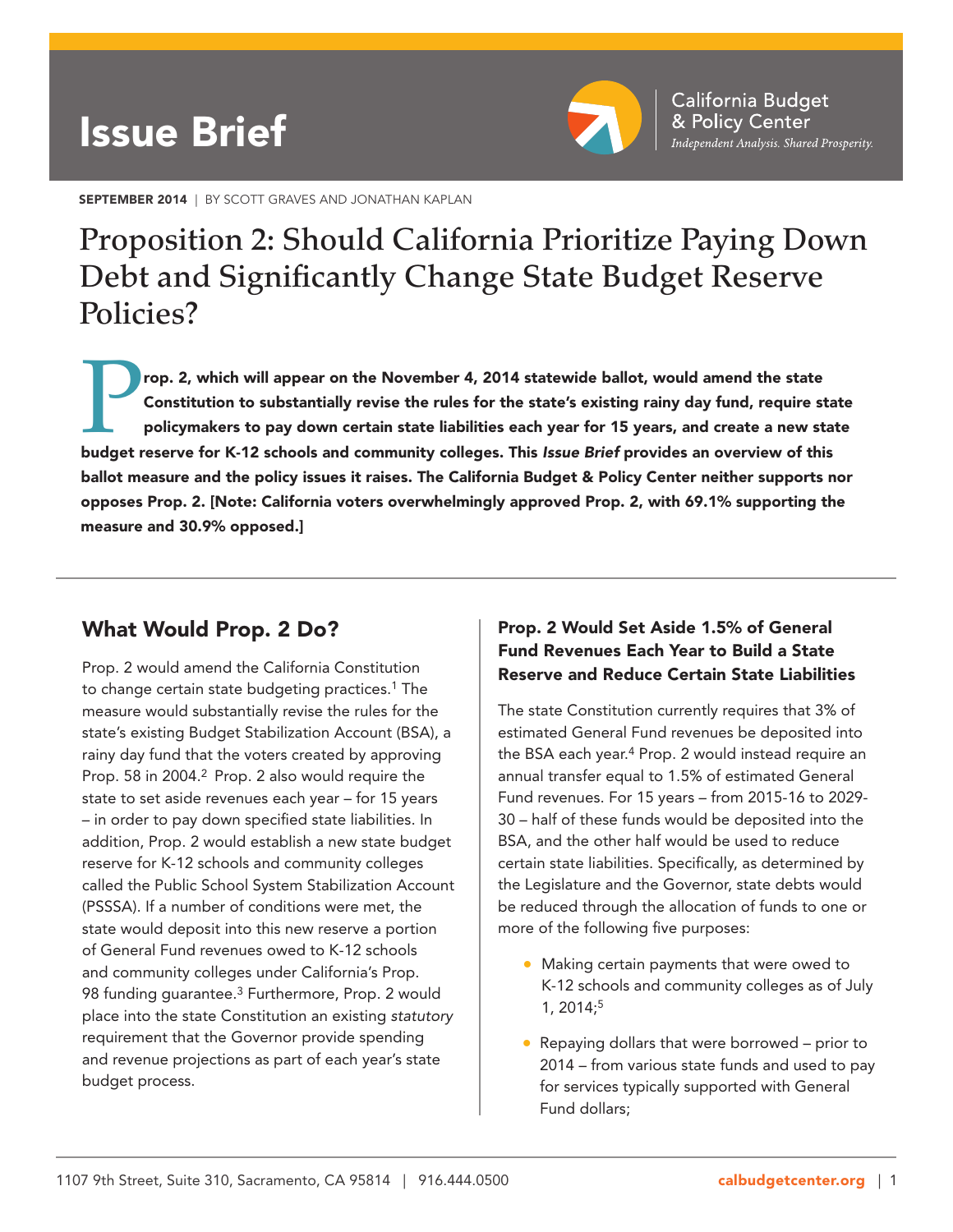- Reimbursing local governments for statemandated services that they provided prior to 2004-05, but for which the state has not yet provided payment;
- Reducing unfunded liabilities associated with state-level pension plans; and
- Prefunding other retirement benefits, such as retiree health care.

Starting in 2030-31, the entire amount of the annual transfer would be deposited into the BSA. However, state policymakers could allocate up to half of each year's deposit toward one or more of the five purposes listed above.

## Prop. 2 Would Set Aside Additional Revenues in Some Years to Further Build Reserves and Reduce State Liabilities

In some years, Prop. 2 would require that additional revenues – on top of those included in the fixed annual transfer – be set aside in order to further build reserves and reduce state liabilities. With respect to the BSA, this requirement would be triggered in years when estimated General Fund revenues that come from personal income taxes on capital gains exceed a specified target: 8% of total General Fund tax revenues.<sup>6</sup> If this were to occur, then a portion of these "excess" capital gains revenues – specifically, the share that *is not owed* to schools and community colleges under the state's existing Prop. 98 funding guarantee – would be used as follows:

- For 15 years from 2015-16 to 2029-30 half of these revenues would be deposited into the BSA and half would be allocated to reducing state debts in one or more of the five ways specified in the measure.<sup>7</sup>
- Starting in 2030-31, all of these dollars would be deposited into the BSA, with an option for state policymakers to allocate up to half of each year's deposit to reducing state debts in one or more of the five ways specified in the measure.

The other portion of any "excess" capital gains revenues – specifically, the amount that is owed to K-14 education – would be deposited into a new Prop. 98 reserve (the PSSSA).<sup>8</sup> However, this deposit would occur *only if* the following conditions were met:

- Prop. 98 is not suspended in the fiscal year in which a deposit would be made;<sup>9</sup>
- Prop. 98's Test 1 is operative (as opposed to Test 2 or Test  $3$ );<sup>10</sup>
- All "maintenance factor" obligations created prior to the 2014-15 fiscal year have been repaid;<sup>11</sup>
- A maintenance factor obligation is not created in the fiscal year in which the deposit would be made; and
- The Prop. 98 funding level is higher than in the prior fiscal year, adjusted for the percent change in attendance and the change in the cost of living.12

Unless all of these conditions were met, any "excess" capital gains revenues owed to K-14 education under the Prop. 98 minimum funding guarantee would have to be provided to schools and community colleges rather than set aside in the PSSSA. Moreover, even if all of these conditions were met, a deposit to the PSSSA could not exceed the difference between the Prop. 98 Test 1 and Test 2 funding levels.

Prop. 2 would establish a process for revising – up or down – prior calculations of "excess" capital gains revenues as updated revenue estimates become available. This process, which is often referred to as "truing up," would apply to both the BSA and the PSSSA, but would not apply to dollars used to reduce state liabilities. With respect to the BSA, the Governor's Department of Finance (DOF) would recalculate the amount – if any – that should have been deposited into the reserve for each of the two prior fiscal years.<sup>13</sup> The difference between these updated deposit calculations and prior deposits would be settled by a transfer between the BSA and the General Fund.

The true-up process for the PSSSA also would be based on the DOF's recalculations for two prior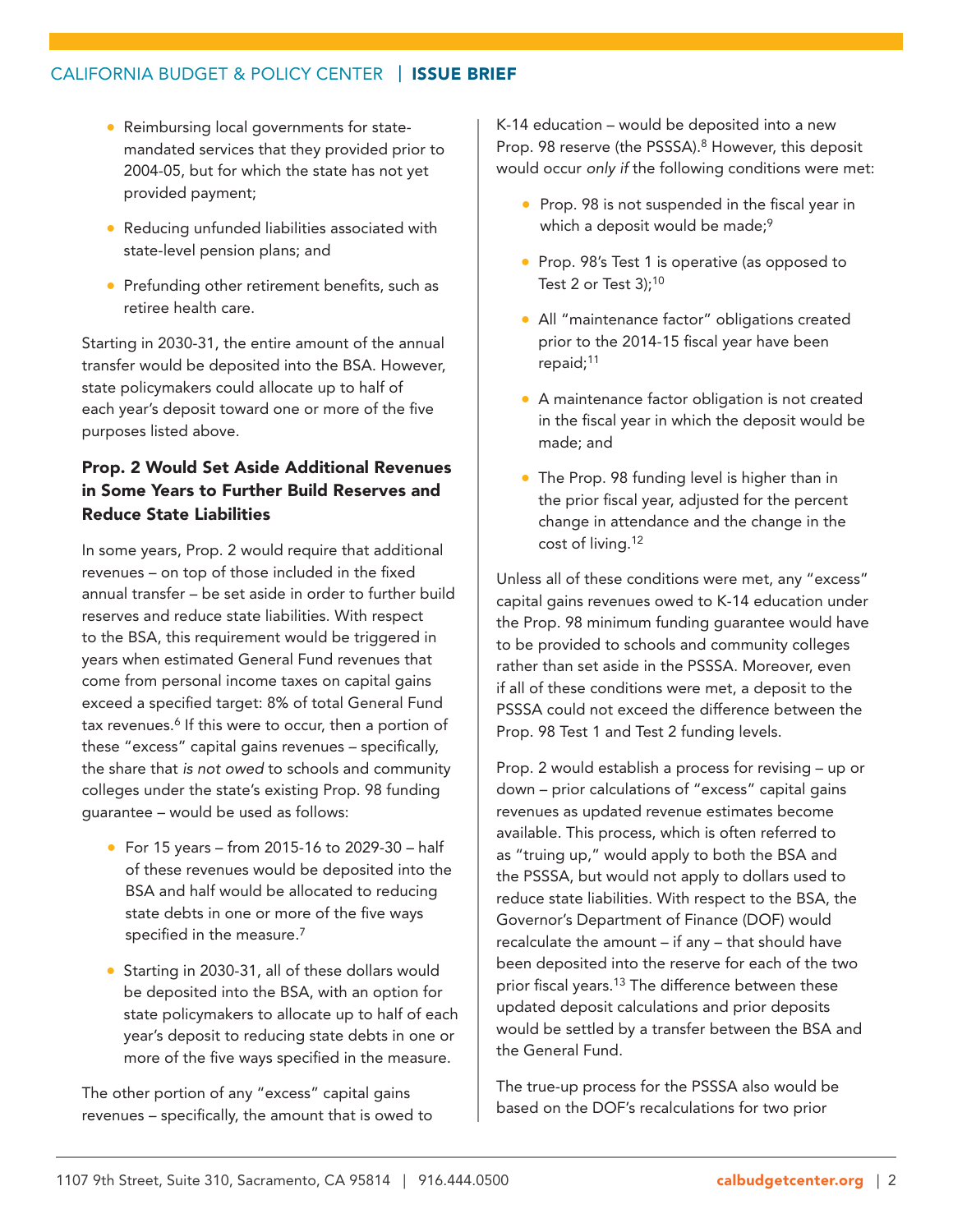fiscal years, although with some key differences relative to the process used for the BSA. If the DOF's recalculations determine that a prior-year deposit to the PSSSA was greater than required, the state would transfer dollars from the PSSSA to support school districts and community colleges. However, if the recalculations determine that a prior-year deposit to the PSSSA was insufficient, the state would transfer dollars from the General Fund to the PSSSA to satisfy prior-year Prop. 98 obligations.

## Prop. 2 Would Increase the Maximum Size of the BSA to Approximately 10% of General Fund Revenues

The state Constitution limits the size of the BSA to 5% of estimated General Fund revenues or \$8 billion, whichever is greater.<sup>14</sup> If this cap were reached, state policymakers could allocate *for any purpose* the dollars that would otherwise be required to go into the BSA.15 Prop. 2 would increase the maximum size of the BSA to approximately 10% of estimated General Fund revenues.16 Moreover, if this limit were reached, any dollars that otherwise would have gone into the BSA would have to be spent on infrastructure, including spending related to deferred maintenance.

## Prop. 2 Would Limit the Size of the PSSSA to 10% of the Prop. 98 Minimum Funding **Guarantee**

Prop. 2 would cap the size of the PSSSA at 10% of the estimated Prop. 98 minimum funding guarantee for schools and community colleges. If this limit were reached, state policymakers would be required to use the dollars that would otherwise have been deposited into the PSSSA to instead support schools and community colleges.

## Prop. 2 Would Allow Transfers to the Reserves to Be Suspended or Reduced Under Certain **Conditions**

The state Constitution allows the Governor to *unilaterally* suspend or reduce – for any reason – the annual transfer to the BSA.<sup>17</sup> Prop. 2 would change this process in two ways. First, the measure would

limit the circumstances under which a transfer to either the BSA or the PSSSA could be suspended or reduced.18 Specifically, the Governor would have to declare a "budget emergency," which the measure defines as resulting from either:

- A disaster or extreme peril, as currently defined in Article XIIIB of the state Constitution;19 or
- Insufficient resources to maintain General Fund expenditures at the highest level of spending in the three most recent fiscal years, adjusted for state population growth and the change in the cost of living.20

Second, Prop. 2 would provide a role for state legislators in deciding whether to suspend or reduce the required transfer to the reserves. Specifically, after the Governor has declared a budget emergency, a transfer to the BSA or to the PSSSA could be suspended or reduced only through a bill passed by a majority vote of each house of the Legislature.

## Prop. 2 Would Limit the Conditions Under Which Funds Could Be Withdrawn From the Reserves

The state Constitution allows funds to be transferred out of the BSA – for any reason – through a bill passed by a majority vote of each house of the Legislature.<sup>21</sup> Prop. 2 would instead require the Governor to first declare a budget emergency (as defined above), at which point the Legislature could pass a bill, by majority vote, to withdraw funds from the BSA.22

Similarly, Prop. 2 would allow funds to be transferred out of the PSSSA to support schools and community colleges if the Governor declared a budget emergency and lawmakers passed legislation approving a withdrawal. However, the measure would *require* funds to be withdrawn from the PSSSA – even without a declaration of a budget emergency – in any year in which the Prop. 98 minimum funding guarantee would be less than the prior year's funding level adjusted for the percent change in school districts' attendance and the change in the cost of living.<sup>23</sup>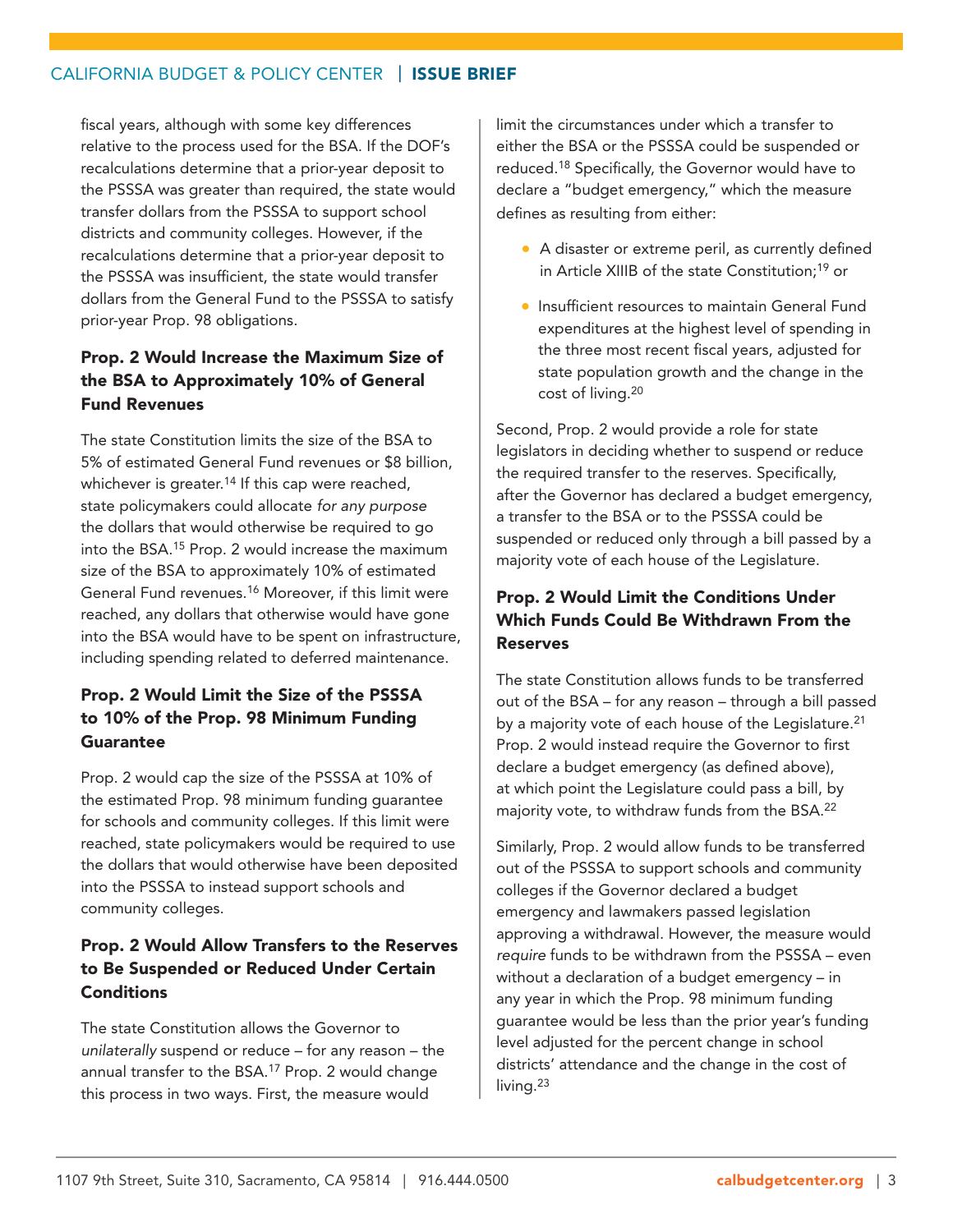## Prop. 2 Would Generally Limit the Amount of Funds That Could Be Withdrawn From the Reserves

The state Constitution does not restrict the amount of funds that may be withdrawn from the BSA in a single fiscal year.<sup>24</sup> Prop. 2 would change this by allowing policymakers to withdraw only the amount needed to "address the budget emergency" declared by the Governor – that is, to address a disaster or insufficient state revenues (as described above). In addition, policymakers could transfer out no more than half of the funds in the BSA, unless funds had been taken out in the previous fiscal year, in which case subsequent withdrawals would not be limited.

Prop. 2 also would limit the amount of funds that could be withdrawn from the PSSSA in years when such withdrawals would be required.<sup>25</sup> Specifically, in any year in which the Prop. 98 minimum funding guarantee would be *less than* the prior year's funding level – adjusted for the percent change in school districts' attendance and the change in the cost of living – the required withdrawal would be limited to the amount of that shortfall.<sup>26</sup> In contrast, in the event of a budget emergency, Prop. 2 would place no limit on the amount of funds that could be withdrawn from the PSSSA.

## Prop. 2 Would Add to the State Constitution an Existing Requirement for the Governor to Provide Revenue and Spending Projections

Under current state law, the Governor must provide the Legislature with estimated General Fund resources and recommended General Fund expenditures for the upcoming fiscal year (beginning July 1) as well as projections of General Fund resources and spending for the subsequent three fiscal years.<sup>27</sup> This information must be submitted following the release of the Governor's proposed budget in January, the release of the Governor's revised budget in May, and the signing of the budget bill. Under Prop. 2, these current statutory requirements would generally be added to the state Constitution.<sup>28</sup>

## If Passed by the Voters, Prop. 2 Could Be Amended Only by a Subsequent Vote of the People

The state Constitution requires that voters approve any amendments to the Constitution itself, whether proposed by the Legislature or by the public through an initiative.29 Consequently, if the voters pass Prop. 2, the measure's provisions could be amended only by a subsequent vote of the people.

## What Would the New PSSSA Mean for K-14 Education Funding?

While Prop. 2 would create a state budget reserve for schools and community colleges – the PSSSA, described earlier – transfers to this reserve are unlikely because the measure would limit the circumstances under which they could occur. Moreover, Prop. 2 would restrict the amount that could be transferred to the PSSSA, but would not limit the amount that could be withdrawn from the PSSSA in a budget emergency. Prop. 2 would not change the state's existing Prop. 98 funding guarantee for schools and community colleges, which requires the state to provide a minimum level of funding for K-14 education each year. However, to the extent that Prop. 2 impedes transfers to the PSSSA, it would not provide additional protection for education funding during tough budget years.

## Deposits Into the PSSSA Are Unlikely Until At Least 2020-21 – and in Most Years Thereafter

Prop. 2 would limit the circumstances under which transfers to the state budget reserve for schools and community colleges could occur. As detailed in a prior section, various conditions would have to be met before dollars would be transferred from the state General Fund to the PSSSA. For example, transfers to the PSSSA could only occur in so-called "Test 1" years under Prop. 98, which have been rare historically. Test 1, which guarantees schools and community colleges a percentage of General Fund revenues, has only been operative in three of the 26 years since 1988-89,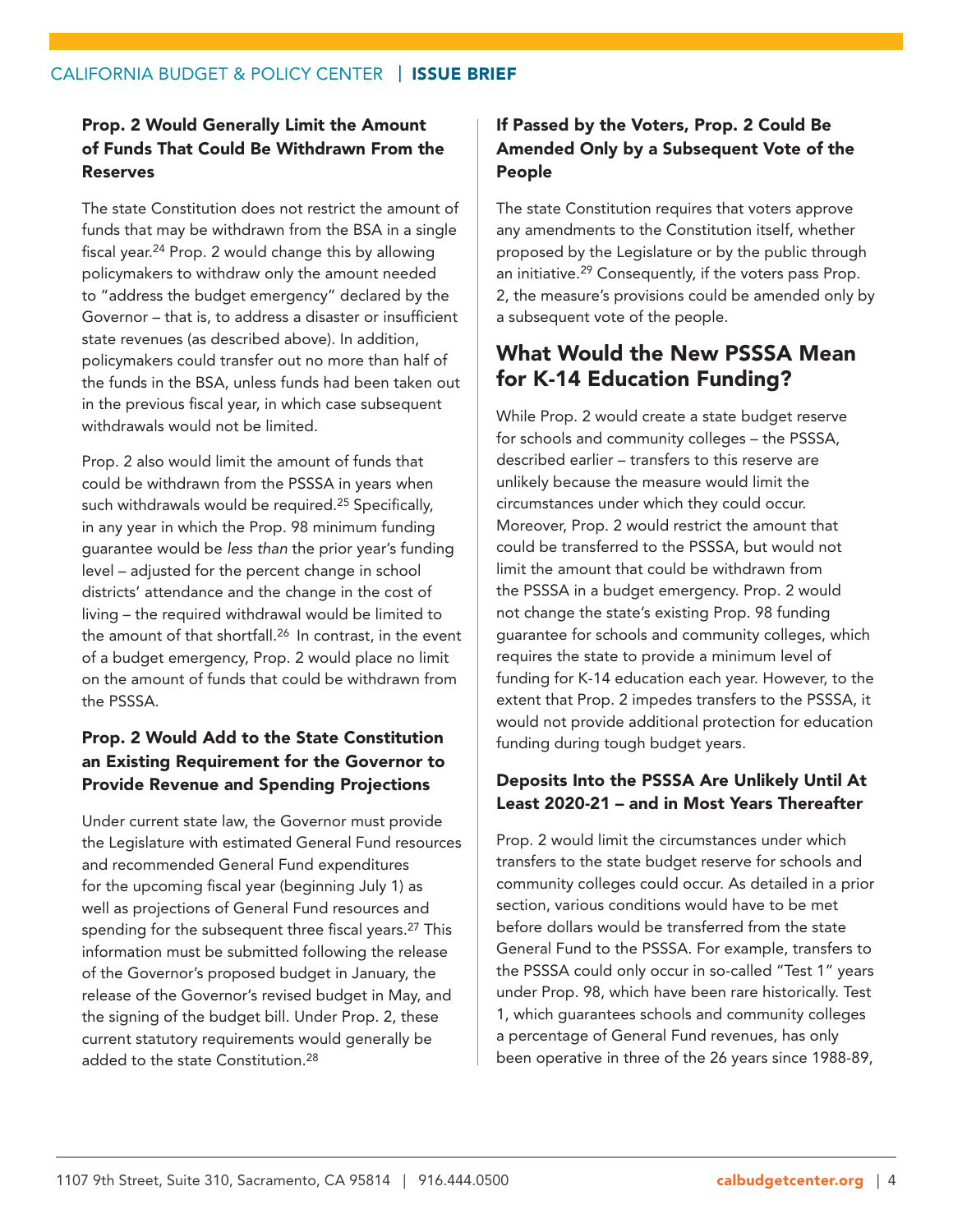the first year that Prop. 98 was used to calculate K-14 education funding.

Even in years when Test 1 is operative, Prop. 2 would prevent transfers to the PSSSA unless several other conditions are met. Prop. 2 specifies that no deposits into the PSSSA could be made until Prop. 98 "maintenance factor" obligations created prior to the 2014-15 fiscal year have been repaid. $30$  The state will not repay its current outstanding maintenance factor obligations until at least 2020-21, according to the latest forecast from the Legislative Analyst's Office (LAO).<sup>31</sup> Prop. 2 would also prevent transfers to the PSSSA in years when the Prop. 98 funding level is lower than in the prior fiscal year, adjusted for the percent change in attendance and the change in the cost of living. Moreover, no deposits into the PSSSA could be made in years when the Prop. 98 guarantee is suspended by the Legislature or in years when maintenance factor obligations are created.

In short, by narrowly limiting the circumstances under which transfers to the PSSSA could occur, Prop. 2 makes it unlikely that the state would set aside revenue that could be used for K-14 education funding in future years. On the one hand, this means the state generally would provide schools and community colleges funding that otherwise could have been transferred to the reserve. On the other hand, funding for K-14 education would have less protection during tough budget years if dollars are not set aside in the PSSSA.

## Prop. 2 Would Restrict the Amount That Could Be Transferred to the PSSSA

Even under the limited circumstances when Prop. 2 would require a transfer to the state budget reserve for schools and community colleges, the measure would cap the *amount* of this deposit. Prop. 2 specifies that transfers to the PSSSA may not exceed the difference between the Test 1 and Test 2 funding levels under Prop. 98. Moreover, the measure would also limit transfers to the PSSSA by prioritizing funding for K-14 education cost-of-living adjustments over deposits to the reserve. By limiting the amount that could be transferred to the PSSSA in any year, Prop. 2 would prioritize providing dollars to schools

and community colleges over setting aside revenues to support K-14 education in future years.

## Prop. 2 Would Not Limit Withdrawals From the PSSSA During a Budget Emergency

Proponents of Prop. 2 contend that placing money in a budget reserve for schools and community colleges will protect K-14 education funding in difficult budget years.32 However, Prop. 2 would allow the Legislature to withdraw *all* of the PSSSA funds to support schools and community colleges in the first year of a budget emergency, a provision that could impede the PSSSA from offsetting – at least in part – cuts to K-14 education in subsequent years.

During the Great Recession, Prop. 98 funding for K-14 education fell by more than \$7 billion between 2007-08 and 2008-09, and annual funding under the Prop. 98 guarantee remained more than \$6 billion below the 2007-08 level until 2012-13. In order for the PSSSA to provide dollars to school districts and community colleges beyond just the first year of an economic downturn, the Legislature and Governor would likely need to limit the amount of dollars withdrawn from the PSSSA at the outset of a budget emergency. To the extent that state policymakers spread out withdrawals across two or more years, less money would be available for K-14 education in the initial year of a budget emergency. However, even if policymakers chose to withdraw all funds from the PSSSA in the first year of a budget emergency, these dollars could still be insufficient to offset all potential cuts to schools and community colleges that year.

## Approval of Prop. 2 Would Cap the Amount That School Districts Could Keep in Local Reserves

State regulations require K-12 school districts to keep a minimum level of funds in local budget reserves, and many school districts maintain reserves at significantly higher levels than the state requires.<sup>33</sup> If voters approve Prop. 2, a new state law would take effect that limits the amount that school districts could keep in their budget reserves in the year after a transfer is made to the PSSSA.34 Under this new state law, the cap for most local school district reserves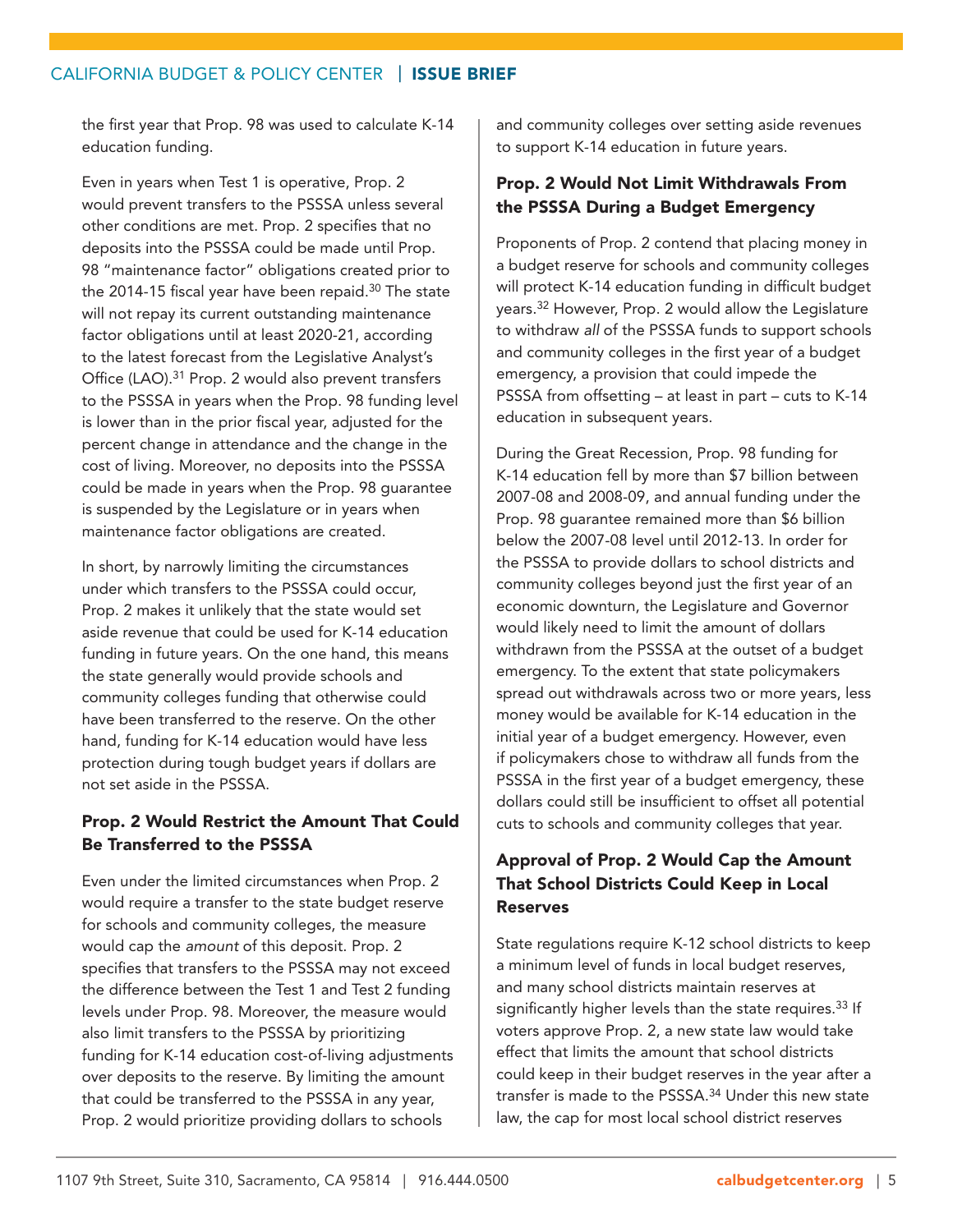would range from 3% to 10% of a district's annual spending.<sup>35</sup>

While this cap on school districts' budget reserves would not take effect until the year after a transfer to the PSSSA, approval of Prop. 2 would likely result in some school districts spending down their reserves to bring them closer to the future cap. To the extent this occurred, local school districts would have fewer dollars available for economic uncertainties, such as tough budget years. If a difficult budget year occurred before the state transferred dollars to the PSSSA, it could leave schools and community colleges with fewer funds to withstand budget shortfalls.

## What Would the New BSA and Debt Payment Policies Mean for the State Budget?

Prop. 2 would rewrite the rules governing deposits into and withdrawals from California's rainy day fund, the Budget Stabilization Account (BSA), and would require policymakers to pay down certain state liabilities for 15 years. As described above, BSA deposits and debt payments would come from a fixed annual transfer equal to 1.5% of estimated General Fund revenues as well as a share of capital gains revenues in years when those revenues are estimated to be particularly strong. Prop. 2 could have a significant impact on a range of public systems and services funded through the state budget, including child care, health care, state universities, and assistance for low-income seniors and people with disabilities.<sup>36</sup> To a large extent, the measure's effects in any given year would depend both on state revenue collections and on actions taken by future lawmakers and governors. Still, some potential impacts can be outlined.

Prop. 2 would not allow debt payments to be suspended or reduced – even if the state faced a severe budget shortfall – during the 15-year period in which these payments would be mandated by the measure. The measure also would make it harder to suspend or reduce annual deposits into – and withdraw funds from – the BSA than under current law. While this change could allow the state to build up a larger reserve prior to the onset of an economic downturn, it also could diminish policymakers' ability to effectively respond to some challenging budget situations. Moreover, if the BSA ever reached its maximum size, Prop. 2 would require revenues diverted from the reserve to be spent only on infrastructure or deferred maintenance. While the total annual revenue transfer required by the measure could be *larger than* would be required under the current policy, this transfer also could be *smaller* under certain circumstances. Finally, Prop. 2 would prohibit state policymakers from taking out all the reserve funds in a single year, thereby increasing the likelihood that BSA dollars would be available to support public services for at least two consecutive years during an economic downturn.

## Prop. 2 Would Not Allow Debt Payments to Be Suspended or Reduced

Under Prop. 2, half of each year's required revenue transfer – the portion not deposited into the BSA – would go toward paying down specified state liabilities. These include loans from state special funds as well as unfunded liabilities for state employee pensions and retiree health care. This requirement would remain in effect for 15 years, from 2015-16 to 2029-30. Following this period, the entire amount required to be set aside by Prop. 2 each year would be deposited into the BSA, with state policymakers having the option to allocate up to half of each year's deposit to reduce state debts.

During the 15-year period in which debt payments would be mandatory, Prop. 2 would not allow these payments to be suspended or reduced *for any reason*, including if the state faced a natural disaster or a severe budget shortfall. This policy stands in stark contrast to how Prop. 2 treats annual deposits into the BSA, which could be suspended or reduced in the event of a "budget emergency."37 A budget emergency, as defined by Prop. 2, would include both a natural disaster and a situation in which an economic downturn significantly reduces state revenues, resulting in a substantial budget gap.

On the one hand, by not providing an option to suspend or reduce the annual set-aside for debt payments, Prop. 2 could make it harder for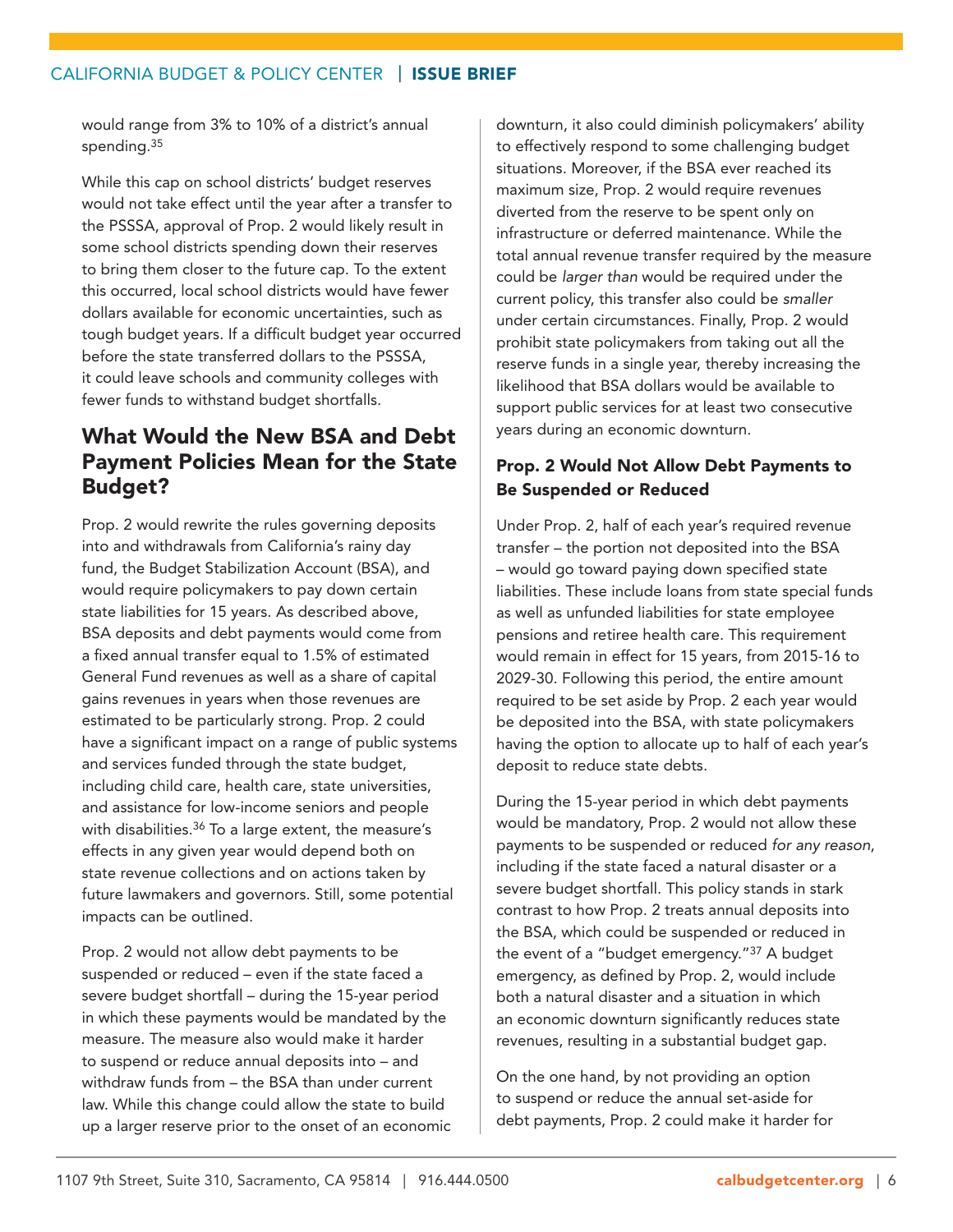policymakers to effectively respond to a state budget shortfall caused by an economic downturn. The debt payments required by the measure could range from \$800 million to \$2 billion or more in any given year, depending on the strength of capital gains revenues, according to the LAO.<sup>38</sup> By allocating limited state revenues to debt payments in the midst of a recession – and providing no opportunity for policymakers to suspend or reduce these payments – Prop. 2 would reduce the amount of resources available to support public services and thereby make spending cuts and/ or tax increases more likely.

On the other hand, requiring annual debt payments could mean that the state pays down these liabilities faster than otherwise would be the case. For example, unfunded liabilities for state employee pensions exceed \$40 billion, and they surpass \$60 billion for state retiree health benefits.<sup>39</sup> Generally speaking, reducing state liabilities more quickly "means that the state could spend less on its debts in future decades, freeing up money for other things in the state budget over the long term," according to the LAO.40

## Total Annual Revenue Transfers Would Not Necessarily Be Larger Under Prop. 2 Than Under Current Law

Similar to current law, Prop. 2 would require a portion of state revenues to be set aside each year for specific purposes. However, the amount of the annual revenue transfer required by Prop. 2 could differ from that under current law for two key reasons:

• First, under the current policy the state is required to set aside a fixed share of estimated General Fund revenues – 3% – each year.41 Under Prop. 2, this fixed annual transfer would be reduced to 1.5% of estimated General Fund revenues. However, Prop. 2 would require *additional* dollars to be set aside when capital gains revenues – which can vary substantially from year to year – are estimated to be particularly strong. As a result, annual revenue set-asides under Prop. 2 could fluctuate significantly, sometimes exceeding the 3%

transfer required by current law and sometimes falling below it.

• Second, under the current policy annual deposits into the BSA are not required once the balance reaches a fixed amount – \$8 billion.42 In contrast, Prop. 2 would require deposits to the BSA until the balance reaches approximately 10% of General Fund revenues, a level that would equal about \$11 billion in 2015-16 and could rise to roughly \$12 billion by 2017-18.43 Moreover, for the first 15 years, Prop. 2 would require only half of each year's total revenue transfer to be deposited in the BSA, with the other half used to repay state debts. In short, under Prop. 2 the BSA cap would be higher and annual deposits, at least initially, could be smaller, compared to the current policy. Consequently, reaching the maximum BSA balance would likely take longer under Prop. 2, with annual deposits continuing for longer than under current law.

As a result of these factors, the annual revenue transfer required by Prop. 2 would not necessarily be larger than would be the case under current law. For example, under the current policy \$3.4 billion could be set aside in 2015-16, all of which would be deposited in the BSA to save for a rainy day (Table 1).44 In contrast, Prop. 2 is projected to require a total revenue transfer – both to build the BSA and to pay down state liabilities – of \$1.9 billion in 2015-16, or \$1.5 billion *less* than the amount required under current law.45 In other words, if voters approve Prop. 2, an additional \$1.5 billion could be available in 2015-16 – relative to current law – to support a range of state priorities. In contrast, this scenario could be reversed just two years later. Current estimates suggest that the state could have *no* obligation to make a BSA deposit in 2017-18 – due to reaching the maximum BSA balance in the prior year – whereas Prop. 2 could require a total revenue transfer of \$2.2 billion that same year.<sup>46</sup> In other words, if voters approve Prop. 2, state policymakers could have \$2.2 billion *less* in 2017-18 – relative to current law – to support various state priorities.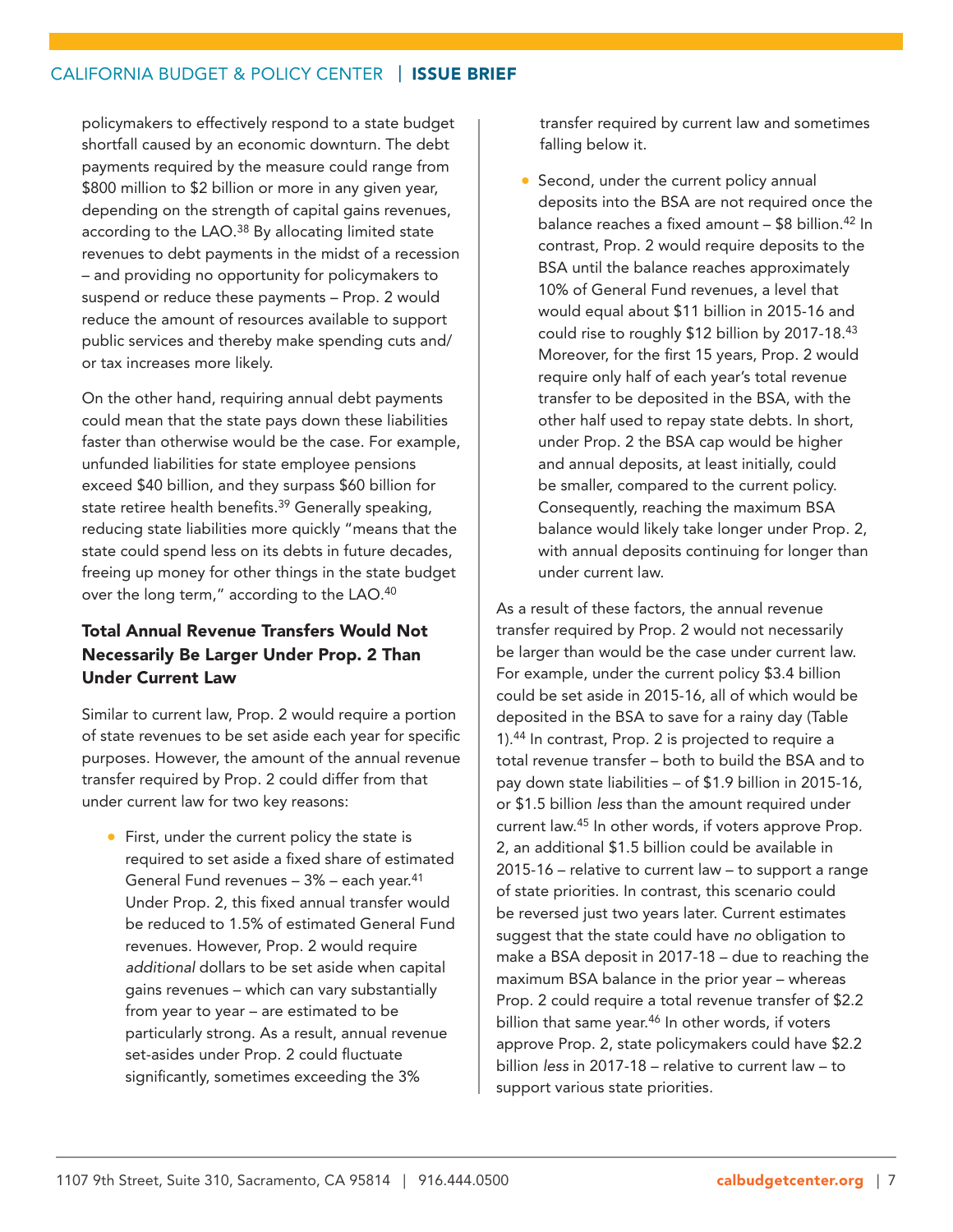### TARI F 1

## Total Annual Revenue Transfers Would Not Necessarily Be Larger Under Prop. 2 Than Under Current Law (Dollars in Billions)

| <b>Fiscal Year</b> | <b>Current Law:</b><br><b>Full Amount Deposited Into</b><br>the Budget Stabilization<br>Account (BSA)* | Prop. $2:$<br>Half Deposited Into the BSA<br>and Half Used to Pay Down<br>Certain State Liabilities** | Revenues Set Aside Under<br>Prop. 2 Would Be Less Than<br>(-) or Greater Than (+)<br>Revenues Set Aside Under<br><b>Current Law</b> |
|--------------------|--------------------------------------------------------------------------------------------------------|-------------------------------------------------------------------------------------------------------|-------------------------------------------------------------------------------------------------------------------------------------|
| 2015-16            | \$3.4                                                                                                  | \$1.9                                                                                                 | $-51.5$                                                                                                                             |
| 2016-17            | \$3.0                                                                                                  | \$2.0                                                                                                 | $-51.0$                                                                                                                             |
| 2017-18            | \$0.0                                                                                                  | \$2.2                                                                                                 | $+ $2.2$                                                                                                                            |

\* Budget Center calculations based on General Fund revenue projections from the Department of Finance (DOF). This scenario assumes (1) there is no suspension or reduction of the BSA transfer through 2017-18, and (2) the BSA balance reaches \$8 billion in 2016-17, at which point no further deposits would be required under current law. The BSA balance is \$1.6 billion as of 2014-15. \*\* DOF projections.

Source: DOF; Budget Center analysis of California Constitution and DOF data

## Suspending or Reducing Deposits Into, and Withdrawing Funds From, the BSA Would Be Harder Under Prop. 2 Than Under Current Law

Prop. 2 would make it more difficult for state policymakers to suspend or reduce the annual deposits into the BSA and to withdraw funds from the reserve. Contrary to current law, the measure would require the Governor to declare a "budget emergency" in order to begin the process of suspending or reducing the BSA transfer and/or withdrawing dollars from the reserve. Prop. 2 narrowly defines a budget emergency as resulting from either (1) a disaster or extreme peril or (2) lack of sufficient resources to meet a specific General Fund spending threshold: the highest level of spending in the three most recent fiscal years, adjusted for state population growth and the change in the cost of living.47 In contrast, under current law the Governor can suspend or reduce BSA deposits and dollars can be taken out of the reserve *for any reason*.

On the one hand, by narrowing the circumstances under which BSA deposits could be suspended and reserve funds withdrawn, Prop. 2 could allow the state to build up a larger reserve prior to the onset of an economic downturn. This, in turn, would help to reduce the magnitude of spending reductions and/

or tax increases in response to a significant decline in state revenues.

On the other hand, the changes proposed by Prop. 2 could diminish policymakers' ability to effectively respond to some challenging budget situations, including:

• When revenues are rising more slowly than anticipated. If General Fund revenues are projected to rise more slowly than previously anticipated, causing a budget gap to emerge, the Governor could declare a budget emergency *only if* General Fund spending were estimated to fall *below* the spending threshold determined by Prop. 2. If the state were able to meet this threshold – the highest recent General Fund spending level adjusted for population growth and inflation – the Governor would have no cause to declare a budget emergency in response to the projected budget gap. As a result, the state would not be able to "free up" additional resources to support public services by using funds from the reserve and/or suspending the annual BSA deposit. In short, by putting in place a spending threshold that reflects inflation and changes in population – neither of which provides an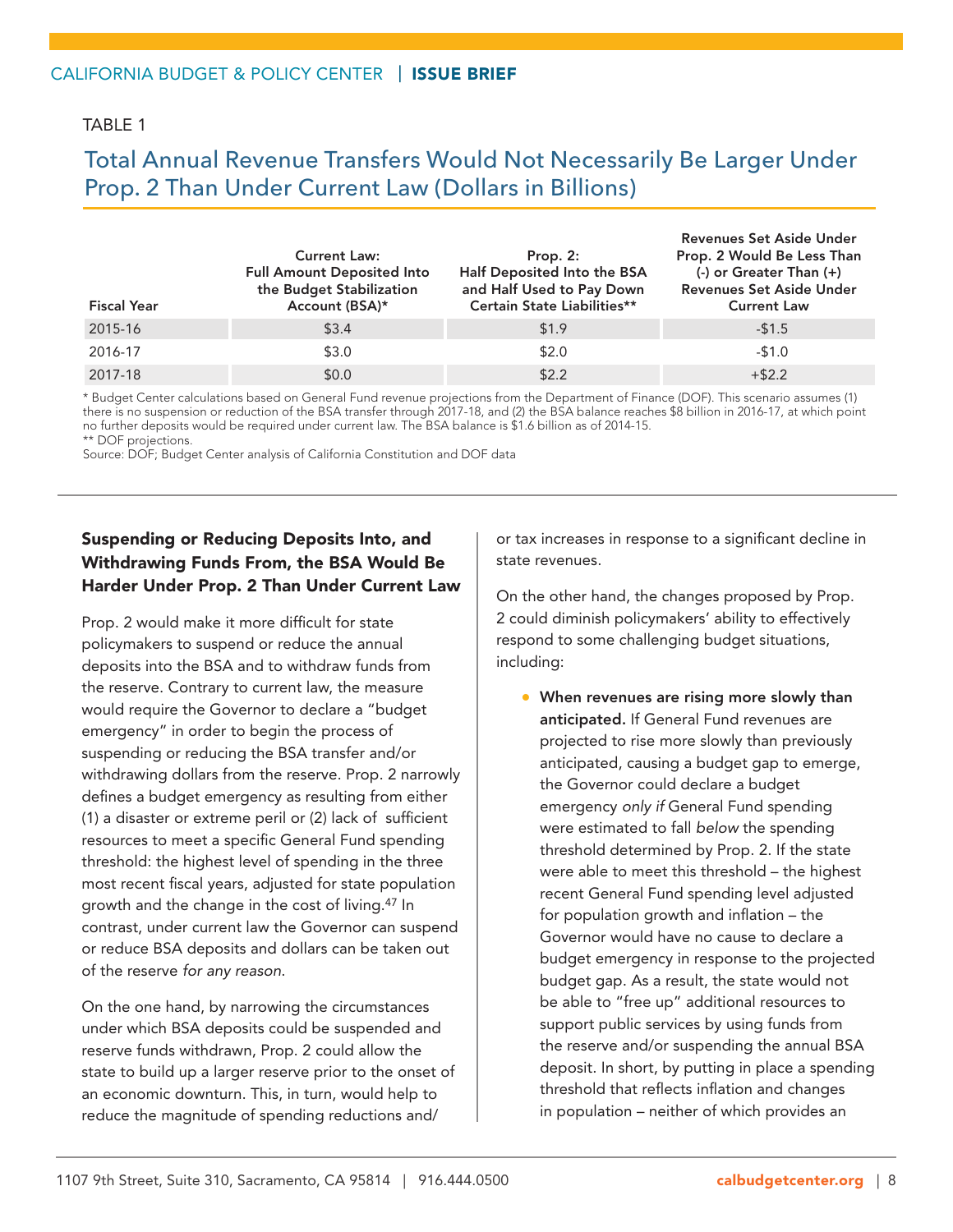adequate benchmark against which to gauge the need for public services – Prop. 2 would reduce policymakers' options for addressing an emerging budget shortfall in a year in which revenues were rising slower than anticipated.<sup>48</sup> This, in turn, would increase the likelihood that state policymakers would need to implement spending cuts and/or tax increases in order to close the estimated gap.

• When the state is emerging from a recession. Prop. 2 could reduce – relative to current law – the number of consecutive years that the BSA deposit could be suspended or reduced during and after an economic downturn that causes a decline in General Fund revenues. This is because, as noted above, Prop. 2 uses a three-year spending "look back" to determine if the state has sufficient resources to support public services – and thus whether a budget emergency could be declared. In the early stages of a downturn, this three-year lookback would capture pre-recession General Fund spending levels, adjusted for population growth and inflation. Due to declining revenues, state spending going into a recession would likely fall short of these earlier spending levels, thereby meeting the requirements of a "budget emergency" and allowing policymakers to suspend the annual BSA deposit and withdraw funds from the reserve.

Moving forward, however, the lower, recessionera spending levels would become the new "yardsticks" against which future expenditures would be compared. If the state began to experience a modest recovery a couple of years after a recession began, revenue growth could soon boost General Fund spending *above* these recession-era levels – even after adjusting these earlier expenditures for population growth and inflation. As a result, the Governor would be prohibited from declaring a budget emergency and the BSA deposit would resume – possibly as soon as four years after the downturn began and likely well before the recovery had reached most Californians. In contrast, under current law the Governor may suspend or reduce

the deposit into the BSA for any number of years that is deemed fiscally prudent. In fact, during the Great Recession and its aftermath, Governors Schwarzenegger and Brown used their executive authority to suspend the BSA deposit for six consecutive years, from 2008-09 through 2013-14, even though the national recession officially ended in 2009. It is unlikely that Prop. 2 would allow state policymakers to make similar choices.

## Prop. 2 Would Ensure That BSA Dollars Are Available to Help Offset Cuts to Public Services for At Least Two Consecutive Years

Prop. 2 would limit the amount of funds that could be withdrawn from the BSA in a single fiscal year. In general, state policymakers would be allowed to withdraw only the amount needed to address a budget emergency. Moreover, no more than half of the dollars in the BSA could be taken out unless funds had been withdrawn in the previous fiscal year. In other words, even if a comprehensive response to a budget emergency required withdrawing 60% or 90% of the reserve funds, policymakers would have to spread out these withdrawals beyond a single fiscal year, a limitation that does not apply under current law. On the one hand, such a change would mean that – relative to the current policy – a smaller share of BSA funds could be used to help support public systems and services during the initial year of a budget emergency. On the other hand, by limiting the amount of reserve funds that could be withdrawn initially, Prop. 2 would ensure that such funds are available to help offset cuts to public services for at least two consecutive years.

## If the BSA Ever Reached Its Maximum Size, Prop. 2 Would Strictly Limit How Revenues Diverted From the Reserve Could Be Used

Similar to current law, Prop. 2 would establish a cap beyond which deposits to the BSA would no longer be required.49 However, in contrast to the current policy, Prop. 2 would strictly limit how state policymakers could spend the dollars that would otherwise go into the reserve if this maximum balance were ever reached. Specifically, under Prop. 2, any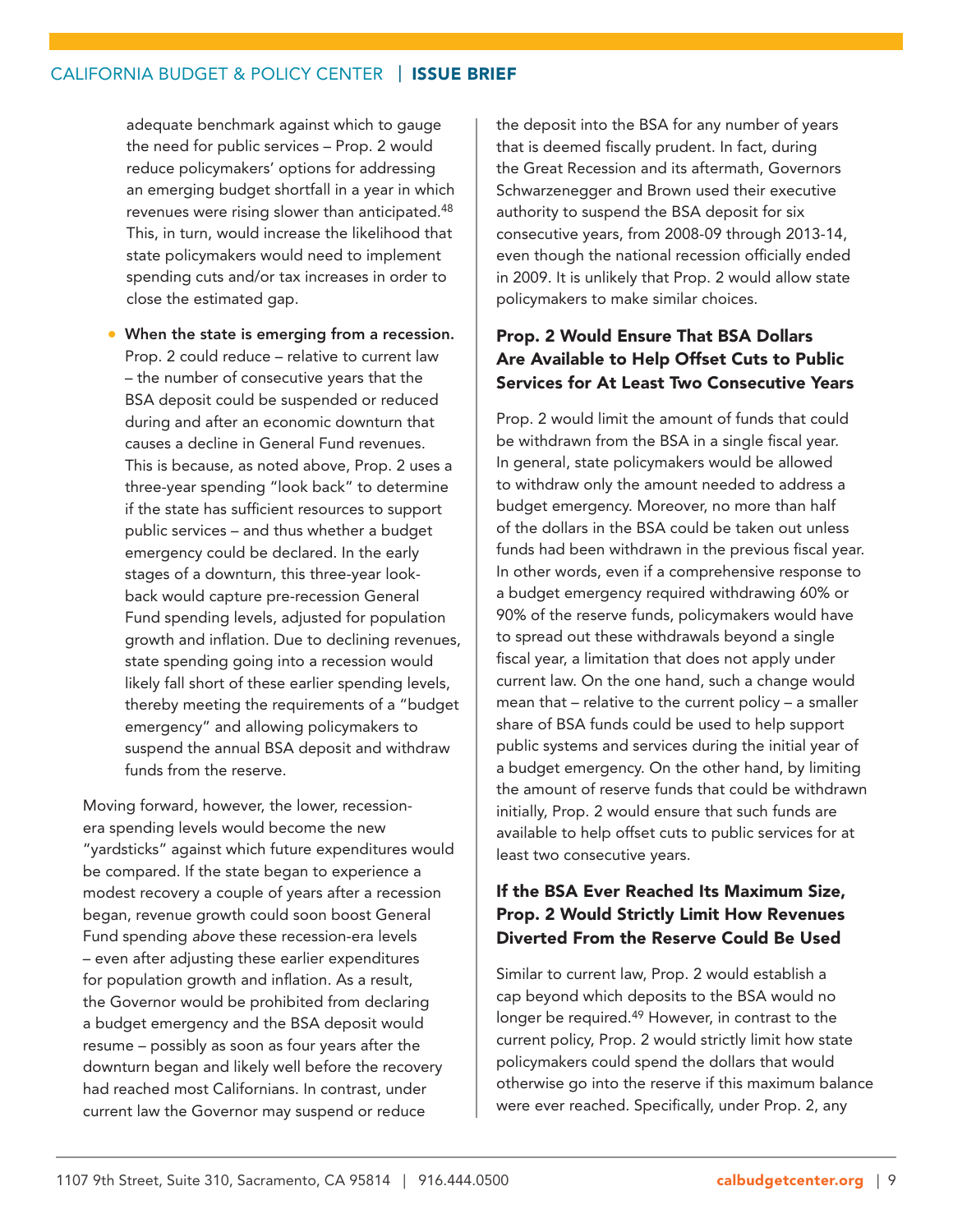revenues diverted from the BSA due to it reaching the cap could be used only to pay for infrastructure or deferred maintenance. Prop. 2 would prohibit policymakers from using these dollars to support other public systems and services, such as state preschool, higher education, or assistance for seniors and people with disabilities. In contrast, under current law, if the BSA ever reached its maximum size, state policymakers could allocate *for any purpose* the dollars that otherwise would have to be deposited into the reserve.

## Prop. 2 Would Increase the Complexity of the State Budget Process

California's budget process is complex, often making it difficult for many Californians – including longtime budget observers – to understand how the state's annual spending plan is crafted. Many of the complexities of the process are the result of voterapproved ballot measures that locked complicated rules and formulas into the state Constitution.

Prop. 2 would make the state budget process even more complex due to the true-up process the measure would use to calculate "excess" capital gains revenues. As described above, under Prop. 2 deposits into the reserves could occur in years when capital gains revenues – based on initial estimates – are particularly strong.50

However, revenues from capital gains taxes are among the most difficult to accurately estimate at a given point in time. The state typically is unable to provide an accurate accounting of capital gains revenues until a couple of years after the fact. To address this issue, Prop. 2 would require capital gains revenue estimates to be *recalculated* in each of the two years after the initial estimate is made.<sup>51</sup> Following this true-up, the state would be required to make changes to prior years' rainy day fund contributions if the most recent calculations differ from prior estimates. As a result, deposits into the BSA and the PSSSA could be subject to significant corrections in later years.

Given the difficulty in estimating capital gains revenues, Prop. 2's true-up process would serve a valuable purpose by ensuring that the state's estimates of capital gains revenues would be updated to reflect the revenues collected. However, trueups would also add complexity to the state budget process. For example, the state could be required to transfer General Fund dollars to the BSA two years after a determination was made that such a deposit was *not* required. Conversely, deposits to the BSA could be transferred back to the General Fund two years after they were made. The uncertainty produced by these adjustments would further complicate the annual state budget process. In addition, the interaction between these true-ups and the complexities of meeting the state's existing Prop. 98 funding guarantee for schools and community colleges could produce unintended consequences.

Moreover, because Prop. 2's complex true-up provisions would be placed in the state Constitution, they could not be changed without voter approval. As a result, if state policymakers later determined that these true-up provisions needed to be modified, a two-thirds vote of each house of the Legislature would be required in order to put a new constitutional amendment before the voters.

## What Do Proponents Argue?

Proponents of Prop. 2, including Governor Brown and former Assembly Speaker John A. Pérez, argue that the measure "will force the Legislature and the Governor to save money when times are good, pay down debts and protect schools from devastating cuts." Prop. 2, they argue, "will require politicians to live within their means" and "will make sure that we don't repeat [the] cycle of boom and bust budgeting."52

## What Do Opponents Argue?

Opponents of Prop. 2, including Katherine Welch and Hope Salzer of Educate Our State, argue that school districts would have "to reduce their local reserves whenever *anything* is paid into Proposition 2's 'Public School System Stabilization Account.' … Built up over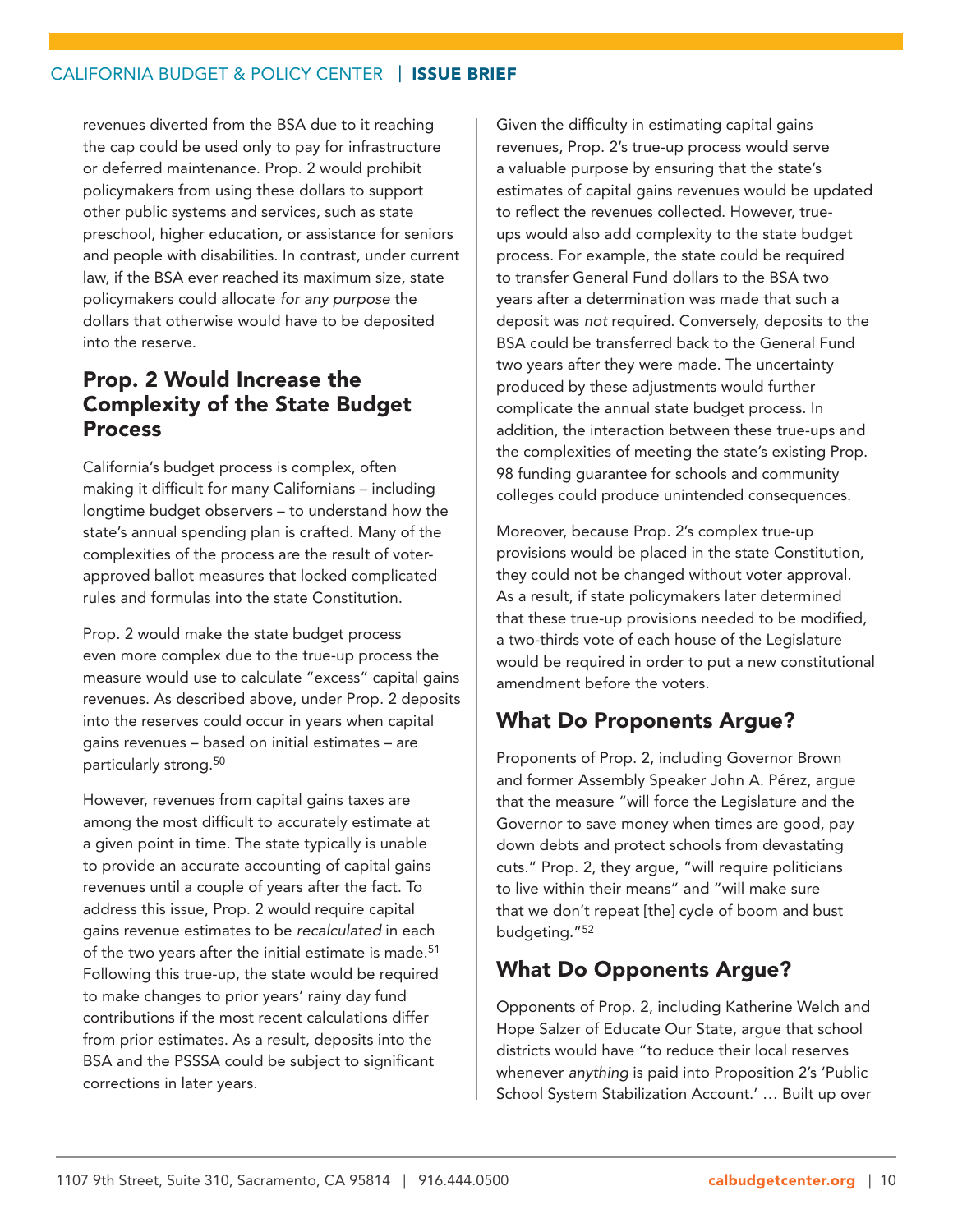decades, these reserves would have to be dumped just because one good capital-gains year moved educational funds away from funding schools and into the State-controlled stabilization account."53

## Conclusion

To a large extent, California's annual state budget deliberations reflect competing perspectives on how to ensure that adequate funding is available for investing in public systems and services, saving for a rainy day, and paying down debts. Current law provides state lawmakers and the Governor with discretion to decide what this balance should be each year. Prop. 2 would reduce this discretion, particularly with respect to debt payments and the use of revenues allocated to the BSA, the state's rainy day fund.

Prop. 2's mandate to pay down debt – along with the new rules for the BSA – could have a significant impact on state budget decisions. For example, Prop. 2 would not allow annual debt payments to be suspended or reduced *for any reason* during the 15 years that these payments would be mandatory. As a result, fewer resources would be available to support public services during a recession, making spending cuts and/or tax increases more likely. At the same time, however, *requiring* annual debt payments could mean that the state pays down these liabilities faster, thereby reducing the cost of these debts and "freeing up" dollars for public services over the long term. Moreover, Prop. 2 would make it harder to suspend

or reduce annual deposits into – and withdraw funds from – the BSA than under current law. Over time, this change could allow the state to build up a larger reserve prior to the onset of an economic downturn. Yet, increasing the difficulty of suspending or reducing deposits could diminish policymakers' ability to effectively respond to some challenging budget situations.

In contrast, Prop. 2's impact on overall funding for K-14 education in any year would likely be negligible. Although Prop. 2 would create a new state reserve for K-14 education – the PSSSA – the measure narrowly limits the circumstances under which revenues could be transferred to this new reserve. As a result, the state generally would provide schools and community colleges with funding that otherwise could have been deposited into this new account. However, this means that funding for K-14 education would have less protection during tough budget years because there likely would be no dollars set aside in the PSSSA.

At its core, Prop. 2 poses a fundamental question: Should California scale back state policymakers' role in certain budget decisions, such as how fast to pay down state debts and when reserve funds are needed to support public systems and services? By making significant changes to state budget reserve and debt payment policies – and placing them in the California Constitution – Prop. 2 would likely have a substantial impact on the state's budget process for years to come.

Scott Graves and Jonathan Kaplan prepared this *Issue Brief*. The Budget Center was established in 1995 to provide Californians with a source of timely, objective, and accessible expertise on state fiscal and economic policy issues. The Budget Center engages in independent fiscal and policy analysis and public education with the goal of improving public policies affecting the economic and social well-being of low- and middle-income Californians. General operating support for the Budget Center is provided by foundation grants, subscriptions, and individual contributions. Please visit the Budget Center's website at calbudgetcenter.org.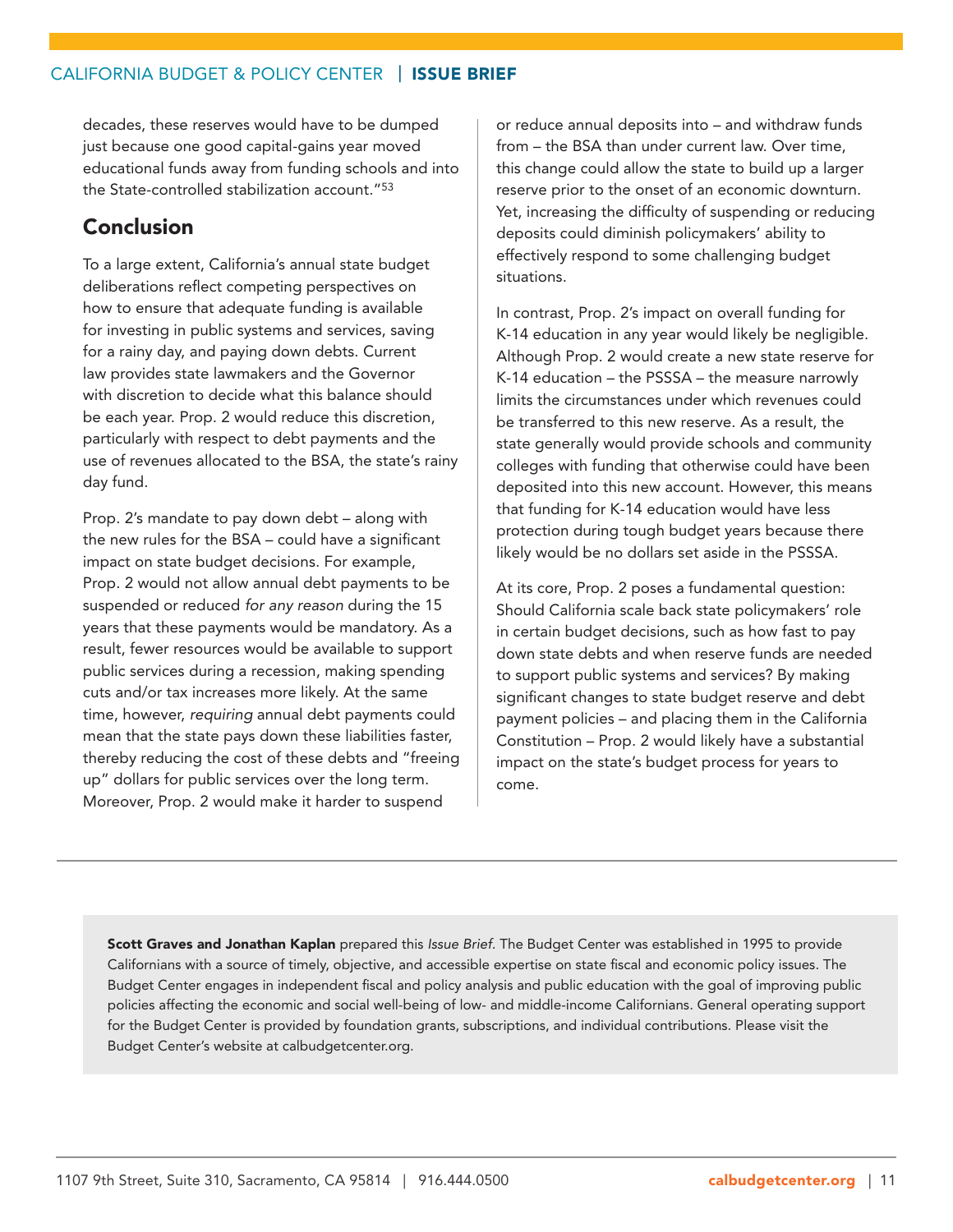#### ENDNOTES

- 1 The Legislature placed Prop. 2 on the ballot through passage of Assembly Constitutional Amendment 1 (John A. Pérez, Resolution Chapter 1, Statutes of 2013-14 Second Extraordinary Session).
- 2 The Legislature placed Prop. 58 on the ballot through passage of Assembly Constitutional Amendment 5 (Oropeza, Resolution Chapter 1, Statutes of 2003-04 Fifth Extraordinary Session). For an analysis of Prop. 58, see California Budget & Policy Center, *What Would Propositions 57 and 58 Mean for California?* (February 2004).
- $3$  Prop. 98, approved by California voters in 1988, was placed on the ballot through the initiative process. Prop. 98 amended both the California Constitution and state law and was itself subsequently amended by Prop. 111 of 1990. For an explanation of the Prop. 98 guarantee, see California Budget & Policy Center, *School Finance in California and the Proposition 98 Guarantee* (April 2006).
- 4 California Constitution, Article XVI, Section 20(b)(3). Under current law, half of each year's deposit remains in the BSA and the other half is used to accelerate repayment of bonds that California voters authorized in 2004 to address the state's accumulated General Fund deficit as of June 30, 2004. These bonds will be paid off in the current fiscal year (2014-15), according to the Department of Finance (DOF). As a result, under current law, the state will no longer redirect half of each year's BSA deposit to debt payments beginning in 2015-16. Instead, the entire amount of each year's deposit will remain in the BSA absent a suspension of this annual transfer, which is described in a subsequent section of this *Issue Brief*.
- 5 These payments would go toward unfunded prior-year Prop. 98 obligations, including so-called "settle-up" obligations, which reflect the reconciliation of estimates of the annual Prop. 98 minimum funding level and the actual Prop. 98 guarantee.
- $^6$  As used in this calculation, capital gains would reflect "net capital gains" and total revenues would be based on "General Fund proceeds of taxes," which are estimated for the purpose of calculating the existing State Appropriations Limit and tend to differ slightly from total General Fund revenues and transfers. Capital gains "are profits from the sale of a capital asset, such as shares of corporate stock, a business, a parcel of land, or a piece of art." Tax Policy Center, "Capital Gains and Dividends: How Are Capital Gains Taxed?" *The Tax Policy Briefing Book* (June 22, 2011).
- 7 The Legislature and Governor would determine how the dollars for debt payments would be allocated each year.
- $8$  A deposit to the PSSSA would count toward the Prop. 98 funding level in the year the deposit is made as opposed to the year that a withdrawal from the PSSSA is used to fund schools and community colleges.
- 9 The Legislature can suspend Prop. 98 for a single year by a two-thirds vote of each house.
- 10 Prop. 98 states that K-14 education is guaranteed a funding level that is the greater of a fixed percentage of state General Fund revenues (Test 1) or the amount that K-12 schools and community colleges received in the prior year, adjusted for enrollment and changes in the state's economy (Test 2 and Test 3). Test 1 has been operative only three times since the Prop. 98 guarantee was established in 1988-89. For an explanation of the Prop. 98 guarantee, see California Budget & Policy Center, *School Finance in California and the Proposition 98 Guarantee* (April 2006).
- 11 Following a suspension of the Prop. 98 guarantee or a Test 3 year, the Legislature must increase funding over time until funding returns to at least the level it would have reached absent a suspension or had Test 3 not been operative. The overall dollar amount needed to return funding to this level is called the "maintenance factor," which is adjusted annually for changes in enrollment and in California per capita personal income from the preceding year.
- 12 In this situation, Prop. 2 defines change in "cost of living" as the higher of (1) the percent change in California per capita personal income from the preceding year or (2) the cost-of-living adjustment applied to school district and community college district general purpose apportionments.
- 13 In 2016-17, the "true-up" process would apply only to the prior fiscal year. Starting in 2017-18, this process would include the two prior fiscal years.
- 14 California Constitution, Article XVI, Section 20(c).
- 15 State policymakers could deposit some or all of these dollars into the BSA in excess of the constitutional limit but such a transfer would not be required.
- 16 Specifically, the amount transferred to the BSA in any fiscal year could not result in a BSA balance that exceeds 10% of estimated General Fund "proceeds of taxes." Proceeds of taxes are estimated for the purpose of calculating the existing State Appropriations Limit and tend to differ slightly from total General Fund revenues and transfers.
- 17 California Constitution, Article XVI, Section 20(e). In order to suspend or reduce the annual transfer, the Governor must issue an executive order on or before June 1 of the preceding fiscal year (for example, by June 1, 2015 for the 2015-16 fiscal year, which begins on July 1, 2015).
- 18 Contrary to the proposed rules for the BSA and the PSSSA, Prop. 2 would not allow the transfer for debt payments to be suspended or reduced under any circumstances.
- 19 In Article XIIIB, Section 3(c)(2), "disaster" and "extreme peril" include "such conditions as attack or probable or imminent attack by an enemy of the United States, fire, flood, drought, storm, civil disorder, earthquake, or volcanic eruption."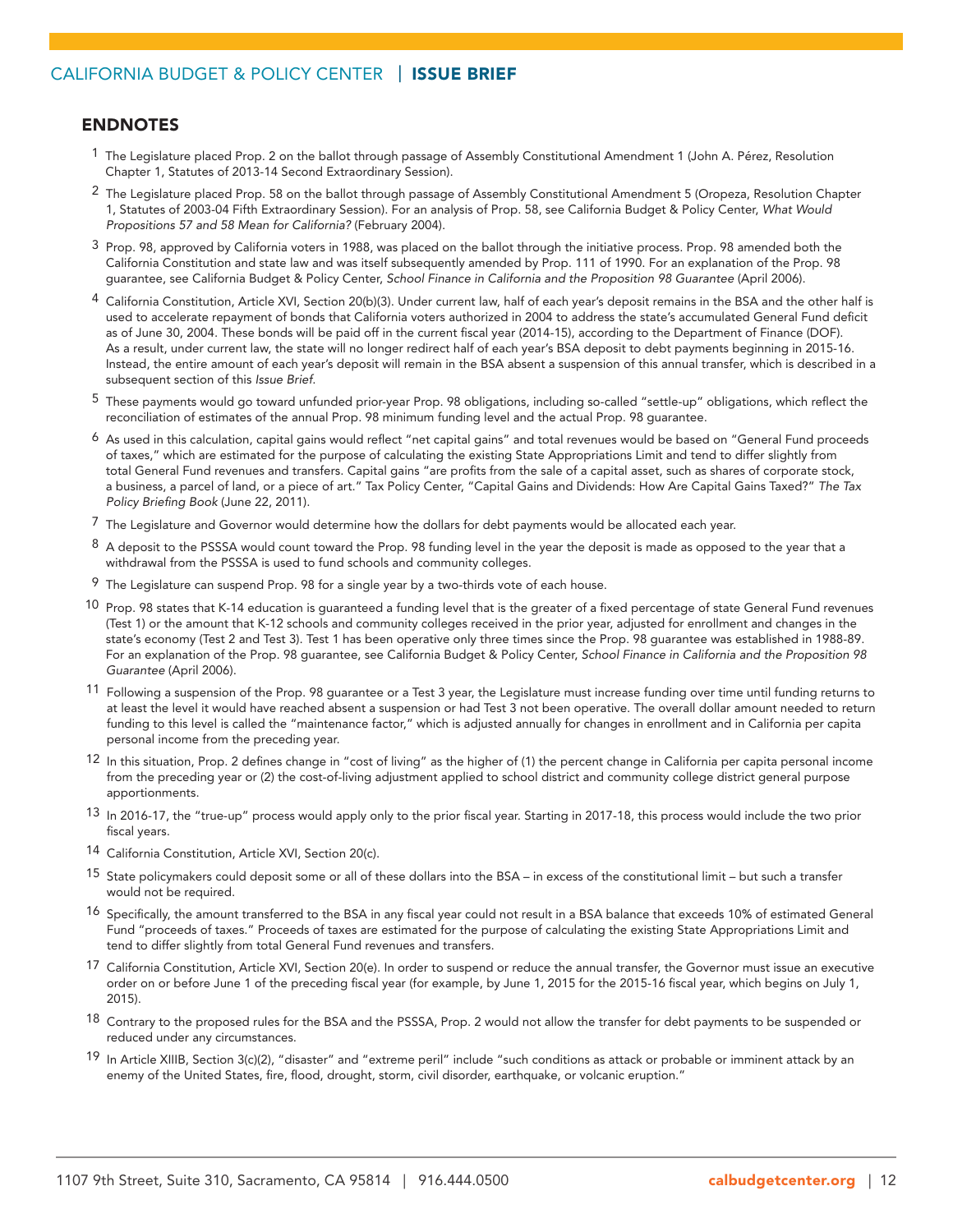- <sup>20</sup> General Fund expenditures for the prior three fiscal years would be based on the level of spending "estimated at the time of enactment" of the budget bill for each fiscal year. The change in the "cost of living" would be measured using the California Consumer Price Index.
- 21 California Constitution, Article XVI, Section 20(f)(2).
- 22 However, the amount that could be withdrawn would be limited, as described in a subsequent section of this *Issue Brief*.
- 23 In this situation, Prop. 2 defines change in "cost of living" as the higher of (1) the percent change in California per capita personal income from the preceding year or (2) the cost-of-living adjustment applied to school district and community college district general purpose apportionments.
- 24 California Constitution, Article XVI, Section 20(f)(2).
- 25 The requirement to withdraw funds from the PSSSA under certain conditions is described in the prior section.
- 26 In this situation, Prop. 2 defines change in "cost of living" as the higher of (1) the percent change in California per capita personal income from the preceding year or (2) the cost-of-living adjustment applied to school district and community college district general purpose apportionments.
- 27 California Government Code, Section 13308(a). The DOF has interpreted the phrase "General Fund resources" to include (1) General Fund revenues and transfers, (2) any balance carried forward from the prior fiscal year, and (3) any deposit to the BSA. See Department of Finance, *General Fund Multi-Year Forecast at 2014 Budget Act* (June 20, 2014).
- 28 The current statutory requirements would not be repealed by Prop. 2, but could be repealed in a bill passed by the Legislature. There is one key difference between Prop. 2 and current law with respect to these requirements. Prop. 2 would require the Governor to provide estimates of "General Fund *revenues*," whereas current state law requires the Governor to provide estimates of "General Fund *resources*." As explained in endnote 27, the term "resources" has been interpreted to include not only annual revenues, but also any balance carried forward from prior fiscal years and any deposits to the BSA.
- 29 California Constitution, Article XVIII, Sections 1, 3, and 4.
- 30 Following a suspension of the Prop. 98 guarantee or a Test 3 year, the Legislature must increase funding over time until funding returns to at least the level it would have reached absent a suspension or had Test 3 not been operative. The overall dollar amount needed to return funding to this level is called the "maintenance factor," which is adjusted annually for changes in enrollment and in California per capita personal income from the preceding year.
- 31 Legislative Analyst's Office, *The 2014-15 Budget: California's Fiscal Outlook* (November 2013), p. 34.
- 32 "Argument in Favor of Proposition 2," in Secretary of State's Office, *California General Election Tuesday, November 4, 2014: Official Voter Information Guide*, p. 18.
- 33 While the exact percentage of funds that a local school district must keep in reserve depends on its size, for most school districts current state regulations require minimum reserves that range from 1% to 5% of their annual budgets.
- 34 The provisions of Senate Bill 858 (Committee on Budget and Fiscal Review, Chapter 32, Statutes of 2014) that limit budget reserves for local school districts would not apply to community colleges. Unlike the provisions of Prop. 2, the provisions of Senate Bill 858 could be changed by the Legislature without voter approval.
- 35 Senate Bill 858 allows county offices of education to exempt school districts from the cap on local budget reserves for up to two consecutive years.
- 36 Prop. 2 would allow dollars withdrawn from the BSA as well as dollars that become available due to suspending or reducing the BSA deposit – to be used to support K-14 education under the Prop. 98 guarantee. To the extent that this occurred, however, other dollars would likely be freed up to support public systems and services that are not funded through Prop. 98. The potential impact of the PSSSA on K-14 education funding was analyzed in the previous section.
- 37 As previously noted, the Governor would have to declare a budget emergency as defined by Prop. 2 and the Legislature would have to pass a bill in order for the annual deposit to be suspended or reduced.
- 38 Legislative Analyst's Office, "Proposition 2. State Budget. Budget Stabilization Account. Legislative Constitutional Amendment. Analysis by the Legislative Analyst," in Secretary of State's Office, *California General Election Tuesday November 4, 2014: Official Voter Information Guide*, p. 15.
- 39 In early 2014, the Governor reported unfunded liabilities of \$45.5 billion for state employee pensions and \$63.8 billion for state retiree health benefits. See Department of Finance, *Governor's Budget Summary 2014-15* (January 2014), p. 4. Under Prop. 2, payments to reduce unfunded liabilities for state employee pensions and retiree health benefits would have to be in addition to any payments already required by law. On this point, see Legislative Analyst's Office, "Proposition 2. State Budget. Budget Stabilization Account. Legislative Constitutional Amendment. Analysis by the Legislative Analyst," in Secretary of State's Office, *California General Election Tuesday November 4, 2014: Official Voter Information Guide*, p. 15.
- 40 Legislative Analyst's Office, "Proposition 2. State Budget. Budget Stabilization Account. Legislative Constitutional Amendment. Analysis by the Legislative Analyst," in Secretary of State's Office, *California General Election Tuesday November 4, 2014: Official Voter Information Guide*, p. 17.